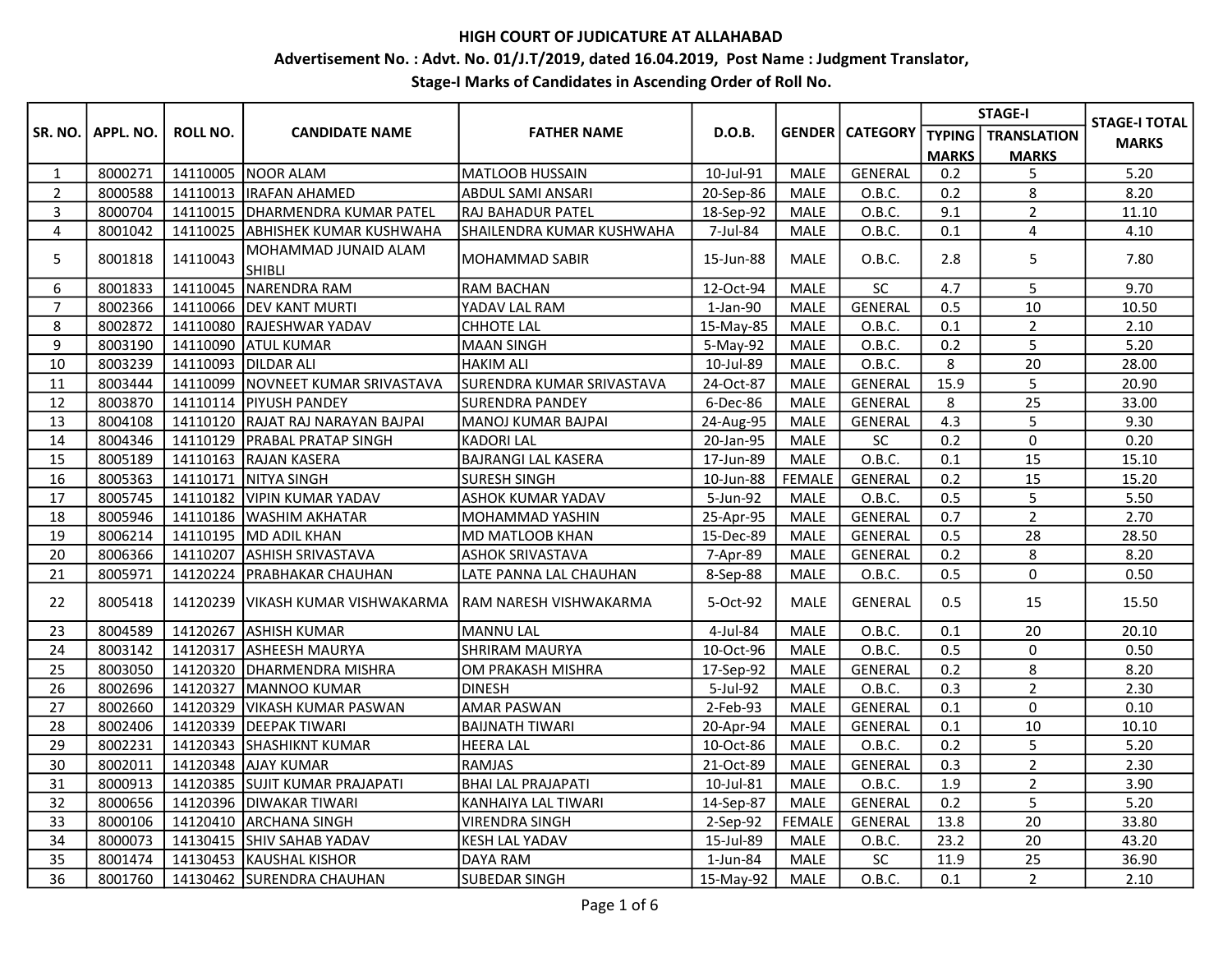# Advertisement No. : Advt. No. 01/J.T/2019, dated 16.04.2019, Post Name : Judgment Translator,

|         |           |                 |                                  |                            |            |               |                        |                | <b>STAGE-I</b>              | <b>STAGE-I TOTAL</b> |
|---------|-----------|-----------------|----------------------------------|----------------------------|------------|---------------|------------------------|----------------|-----------------------------|----------------------|
| SR. NO. | APPL. NO. | <b>ROLL NO.</b> | <b>CANDIDATE NAME</b>            | <b>FATHER NAME</b>         | D.O.B.     |               | <b>GENDER CATEGORY</b> |                | <b>TYPING</b>   TRANSLATION | <b>MARKS</b>         |
|         |           |                 |                                  |                            |            |               |                        | <b>MARKS</b>   | <b>MARKS</b>                |                      |
| 37      | 8001973   | 14130467        | <b>RAMSAMUJH</b>                 | <b>HIRA LAL</b>            | 6-Jun-86   | MALE          | SC                     | 0.6            | 15                          | 15.60                |
| 38      | 8002152   | 14130471        | <b>JANKUSH PAL</b>               | <b>AMAN LAL</b>            | 6-May-89   | <b>MALE</b>   | O.B.C.                 | 0.9            | 15                          | 15.90                |
| 39      | 8002465   |                 | 14130480 AFAROZ ISLAM            | <b>MOHD IDREES</b>         | 4-Jul-89   | MALE          | O.B.C.                 | 0.8            | $\mathbf 0$                 | 0.80                 |
| 40      | 8002822   |                 | 14130488 AJAY KUMAR PANDEY       | <b>TARA SHANKAR PANDEY</b> | 21-Dec-86  | <b>MALE</b>   | <b>GENERAL</b>         | 0.2            | $\overline{2}$              | 2.20                 |
| 41      | 8003948   |                 | 14130515 ANADI DEV MISHRA        | RAM KRISHNA MISHRA         | 21-Sep-89  | <b>MALE</b>   | <b>GENERAL</b>         | 8.3            | $\overline{2}$              | 10.30                |
| 42      | 8004587   |                 | 14130531 SHAKTI BHUSHAN PANDEY   | SAMPURNA NAND PANDEY       | 20-Apr-88  | <b>MALE</b>   | <b>GENERAL</b>         | 3.1            | $\overline{2}$              | 5.10                 |
| 43      | 8005105   |                 | 14130548 AMIT KUMAR SINGH        | HAVALDAR SINGH             | 25-Mar-89  | <b>MALE</b>   | GENERAL                | 0.1            | 5                           | 5.10                 |
| 44      | 8005654   |                 | 14140608  LALOO YADAV            | HARIDHAR YADAV             | 1-Jan-94   | MALE          | O.B.C.                 | 0.8            | 12                          | 12.80                |
| 45      | 8004725   |                 | 14140636 MAAN SINGH              | RAMAGYA SINGH              | 5-Apr-85   | <b>MALE</b>   | O.B.C.                 | 17.4           | 5                           | 22.40                |
| 46      | 8003750   |                 | 14140663 ANKIT SRIVASTAVA        | KRIPA SHANKAR SRIVASTAVA   | 28-Dec-87  | MALE          | <b>GENERAL</b>         | 0.1            | $\overline{2}$              | 2.10                 |
| 47      | 8002762   | 14140693        | MD RAPHI                         | AKBAR                      | 10-Aug-96  | <b>MALE</b>   | O.B.C.                 | 0.1            | $\overline{2}$              | 2.10                 |
| 48      | 8002275   |                 | 14140713 SHIVSARAN SHARMA        | RAM RAKSHA SHARMA          | 10-Nov-93  | MALE          | O.B.C.                 | 7.6            | $\overline{2}$              | 9.60                 |
| 49      | 8001881   |                 | 14140730 RAKESH KUMAR PAL        | RAM SEVAK PAL              | $1-Mav-85$ | MALE          | O.B.C.                 | 0.2            | $\overline{2}$              | 2.20                 |
| 50      | 8001354   |                 | 14140733 ANKIT SHUKLA            | DAYANATH SHUKLA            | 11-Apr-95  | MALE          | <b>GENERAL</b>         | 3              | 15                          | 18.00                |
| 51      | 8000070   |                 | 14140779 TABISH MAJEED ANSARI    | ABDUL MAJEED ANSARI        | 2-Mar-83   | <b>MALE</b>   | O.B.C.                 | 0.1            | 15                          | 15.10                |
| 52      | 8000027   |                 | 14140781 ARJUN SINGH             | ROOP CHANDRA               | 10-May-94  | <b>MALE</b>   | O.B.C.                 | 21.3           | 5                           | 26.30                |
| 53      | 8000804   |                 | 14150810 RAJEEV RANJAN           | UPENDRA PRASAD GUPTA       | 20-Dec-90  | MALE          | <b>GENERAL</b>         | 0.2            | 5                           | 5.20                 |
| 54      | 8001822   |                 | 14150836 RENU SHARMA             | BUDDHA PRAKASH SHARMA      | 7-Jun-91   | <b>FEMALE</b> | GENERAL                | 7.9            | 5                           | 12.90                |
| 55      | 8001725   |                 | 14150839 RAJ KUMAR               | RAGHUNATH SINGH            | 16-Apr-96  | MALE          | O.B.C.                 | 0.1            | $\overline{2}$              | 2.10                 |
| 56      | 8001949   |                 | 14150844 ASHUTOSH KUMAR          | DAYA RAM                   | 4-Jun-90   | <b>MALE</b>   | <b>SC</b>              | 22.8           | 10                          | 32.80                |
| 57      | 8002081   |                 | 14150848 ANSHUMAN SRIVASTAVA     | AWADHESH KUMAR SRIVASTAVA  | 19-Jul-84  | MALE          | <b>GENERAL</b>         | 24.2           | 8                           | 32.20                |
| 58      | 8003499   |                 | 14150889 SAURABH TRIVEDI         | SHESH NARAYAN TRIVEDI      | 26-Aug-90  | <b>MALE</b>   | <b>GENERAL</b>         | 24.7           | 5                           | 29.70                |
| 59      | 8003885   |                 | 14150894 KM ARCHANA NISHAD       | <b>BHOLANATH NISHAD</b>    | 1-Jun-91   | <b>FEMALE</b> | O.B.C.                 | 1.6            | 20                          | 21.60                |
| 60      | 8004290   | 14150919 RAMU   |                                  | <b>KALLOO</b>              | 5-Jul-94   | <b>MALE</b>   | SC                     | 0.4            | $\overline{2}$              | 2.40                 |
| 61      | 8004724   |                 | 14150935 ABHIJEET RANJAN         | RAVI RANJAN SRIVASTAVA     | 15-Jan-94  | MALE          | GENERAL                | 1.1            | 5                           | 6.10                 |
| 62      | 8004928   | 14150942        | <b>ANKUR SINGH RAWAT</b>         | ANIL SINGH RAWAT           | 5-Sep-91   | <b>MALE</b>   | O.B.C.                 | 7.6            | 8                           | 15.60                |
| 63      | 8005149   |                 | 14150948 PAWAN DEV               | SATYESHWAR PRASAD          | 12-May-89  | <b>MALE</b>   | <b>GENERAL</b>         | 0.6            | $\mathsf{O}$                | 0.60                 |
| 64      | 8005238   |                 | 14150955  DEVENDRA PAL SINGH     | <b>POP SINGH</b>           | 1-Jun-86   | MALE          | <b>SC</b>              | 5.2            | 10                          | 15.20                |
| 65      | 8005270   |                 | 14150959 ANUJ KUMAR              | <b>JEEVAN LAL</b>          | 2-Jul-84   | MALE          | $\sf SC$               | 0.1            | 5                           | 5.10                 |
| 66      | 8006198   |                 | 14150991 ABDUL JABBAR            | MOHMMAD ISLAM              | $1-Jan-85$ | <b>MALE</b>   | <b>GENERAL</b>         | 0.1            | $\overline{2}$              | 2.10                 |
| 67      | 8006332   | 14150998        | <b>PRASHANT KUMAR</b>            | RAJENDRA PRASAD            | 5-Apr-83   | <b>MALE</b>   | O.B.C.                 | 0.1            | $\overline{2}$              | 2.10                 |
| 68      | 8005177   | 14211047        | <b>SHASHANK DWIVEDI</b>          | SHAILENDRA KUMAR DWIVEDI   | 3-Aug-90   | <b>MALE</b>   | <b>GENERAL</b>         | 0.1            | 35                          | 35.10                |
| 69      | 8003943   | 14211081        | <b>ISURJEET KUMAR MISHRA</b>     | RAM LAKHAN MISHRA          | 22-Feb-87  | <b>MALE</b>   | <b>GENERAL</b>         | 11.4           | 10                          | 21.40                |
| 70      | 8003836   | 14211087        | <b>RITURAJ PANDEY</b>            | <b>BHAKT RAJ PANDEY</b>    | 1-Jul-94   | <b>MALE</b>   | GENERAL                | 0.5            | 10                          | 10.50                |
| 71      | 8003085   |                 | 14211110 VIKASH KUMAR SONI       | <b>NK SONI</b>             | 15-Jul-90  | <b>MALE</b>   | O.B.C.                 | 17.5           | 12                          | 29.50                |
| 72      | 8002395   |                 | 14211135 SHARAD RAWAT            | DHEERENDRA KUMAR           | 12-Apr-94  | MALE          | GENERAL                | 1.5            | 10                          | 11.50                |
| 73      | 8001011   |                 | 14211174   VIPUL KUMAR SRIVASTVA | RAM LAKHAN LAL             | 16-Mar-92  | <b>MALE</b>   | GENERAL                | 17.9           | 32                          | 49.90                |
| 74      | 8000130   |                 | 14211201  ADITYA KESARWANI       | VINOD KUMAR KESARWANI      | 22-Sep-92  | MALE          | <b>GENERAL</b>         | $\overline{7}$ | 28                          | 35.00                |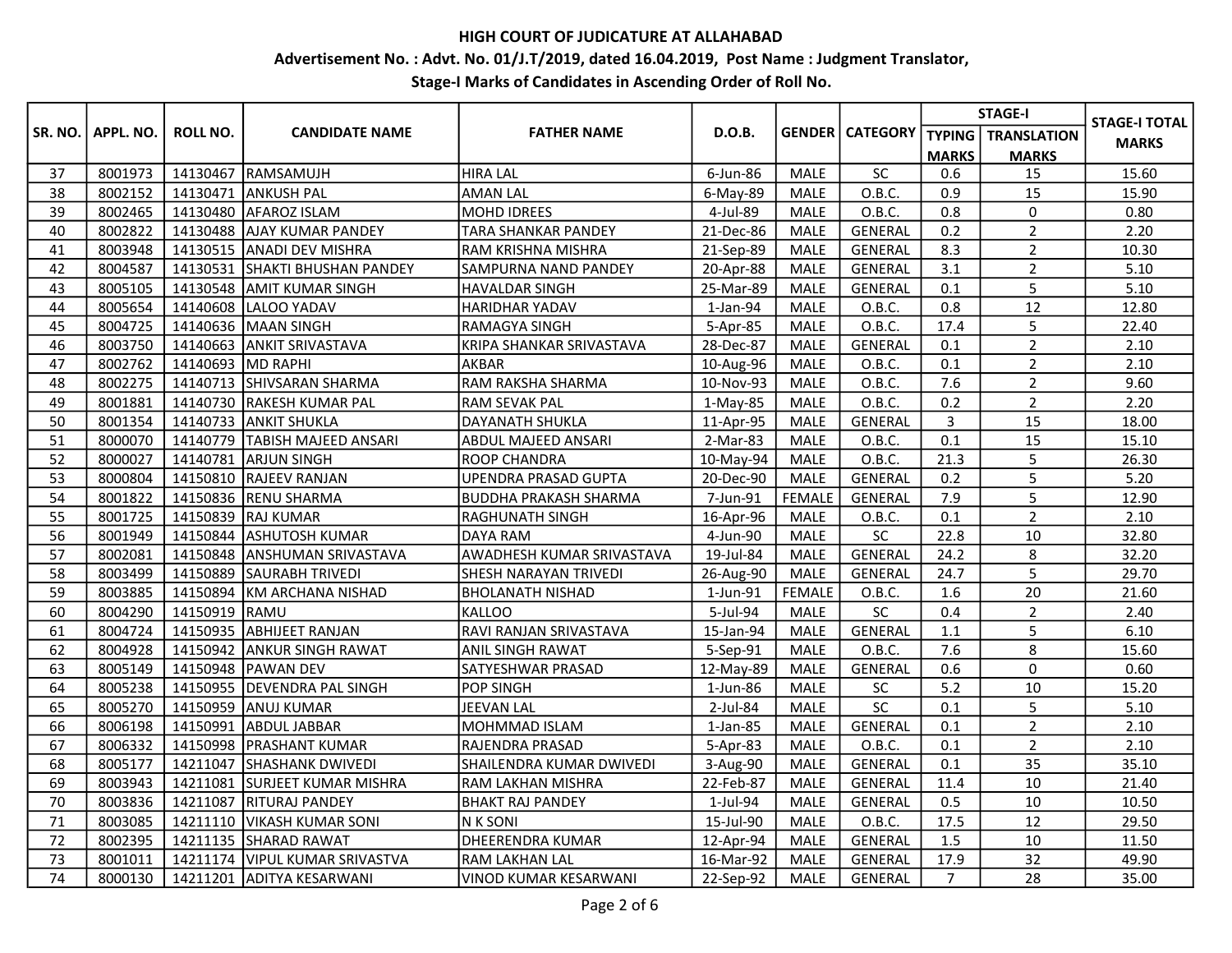# Advertisement No. : Advt. No. 01/J.T/2019, dated 16.04.2019, Post Name : Judgment Translator,

|                |           |                 |                                  |                                     |                |               |                        | <b>STAGE-I</b> |                    | <b>STAGE-I TOTAL</b> |
|----------------|-----------|-----------------|----------------------------------|-------------------------------------|----------------|---------------|------------------------|----------------|--------------------|----------------------|
| <b>SR. NO.</b> | APPL. NO. | <b>ROLL NO.</b> | <b>CANDIDATE NAME</b>            | <b>FATHER NAME</b>                  | D.O.B.         |               | <b>GENDER CATEGORY</b> | <b>TYPING</b>  | <b>TRANSLATION</b> | <b>MARKS</b>         |
|                |           |                 |                                  |                                     |                |               |                        | <b>MARKS</b>   | <b>MARKS</b>       |                      |
| 75             | 8000801   |                 | 14221225 ASHUTOSH MISHRA         | NATTHOO RAM MISHRA                  | 20-Aug-92      | <b>MALE</b>   | <b>GENERAL</b>         | 0.3            | 25                 | 25.30                |
| 76             | 8000952   |                 | 14221228 ABHISHEK KUMAR GOND     | SHIV KUMAR GOND                     | $1$ -Jan- $92$ | <b>MALE</b>   | <b>SC</b>              | 17.7           | 30                 | 47.70                |
| 77             | 8001597   |                 | 14221259 RAHUL TIWARI            | RAMESH KUMAR TIWARI                 | 22-Jun-86      | <b>MALE</b>   | <b>GENERAL</b>         | 2.2            | 30                 | 32.20                |
| 78             | 8002950   | 14221297        | RAMESH KUMAR PRAJAPATI           | SEVA LAL PRAJAPATI                  | 5-Jul-87       | <b>MALE</b>   | O.B.C.                 | 0.2            | 35                 | 35.20                |
| 79             | 8002953   | 14221298        | <b>AKASH KUMAR CHAURASIYA</b>    | DHARMENDRA CHAURASIYA               | 8-Aug-87       | MALE          | O.B.C.                 | 0.4            | 10                 | 10.40                |
| 80             | 8003316   | 14221307        | GULISTA                          | MOHD JAMIL                          | 24-Oct-91      | <b>FEMALE</b> | O.B.C.                 | 14.7           | 5                  | 19.70                |
| 81             | 8003435   |                 | 14221309 SALONI SHARMA           | MAHESH SHARMA                       | 15-Aug-96      | FEMALE        | O.B.C.                 | 0.3            | 5                  | 5.30                 |
| 82             | 8004033   | 14221325        | <b>SHISHIR SRIVASTAVA</b>        | IOBAL SHANKAR BAHADUR<br>SRIVASTAVA | 24-Nov-87      | <b>MALE</b>   | <b>GENERAL</b>         | 0.2            | 15                 | 15.20                |
| 83             | 8003951   |                 | 14221330 YOGESH CHANDRA          | JAGDISH CHANDRA                     | 15-Jun-92      | <b>MALE</b>   | O.B.C.                 | 19.5           | 18                 | 37.50                |
| 84             | 8004134   |                 | 14221334 SATISH KUMAR SRIVASTAVA | KRISHNA BIHARI SRIVASTAVA           | 22-Apr-86      | <b>MALE</b>   | <b>GENERAL</b>         | 14.6           | 10                 | 24.60                |
| 85             | 8004527   |                 | 14221348 GUNJA DUBEY             | ANAND KUMAR DUBEY                   | 8-Sep-86       | FEMALE        | GENERAL                | 0.5            | 20                 | 20.50                |
| 86             | 8004551   |                 | 14221352 VIKAS SAGAR             | <b>RAM KISHAN</b>                   | 1-Jul-93       | <b>MALE</b>   | <b>SC</b>              | 14.7           | 30                 | 44.70                |
| 87             | 8004918   |                 | 14221359 RAMESH CHANDRA          | RAM SAJEEVAN                        | 8-Jan-94       | <b>MALE</b>   | SC                     | 0.1            | 5                  | 5.10                 |
| 88             | 8005169   |                 | 14221371 JAMAN KUMAR SRIVASTAVA  | ASHOK KUMAR SRIVASTAVA              | 13-Jan-91      | <b>MALE</b>   | <b>GENERAL</b>         | 0.2            | $\overline{2}$     | 2.20                 |
| 89             | 8005128   |                 | 14221372   NIMAI SRIVASTAVA      | RAKESH KUMAR SRIVASTAVA             | 12-Feb-93      | <b>MALE</b>   | <b>GENERAL</b>         | 0.4            | 10                 | 10.40                |
| 90             | 8005337   |                 | 14221379 RAMAN KUMAR             | <b>ASHOK KUMAR</b>                  | 26-Sep-94      | <b>MALE</b>   | O.B.C.                 | 17.9           | 10                 | 27.90                |
| 91             | 8005627   | 14221387        | <b>AKHTAR ALI</b>                | <b>ABAD ALI</b>                     | 15-Oct-92      | <b>MALE</b>   | O.B.C.                 | 17             | 15                 | 32.00                |
| 92             | 8005770   | 14221395        | LAVEE SHUKLA                     | <b>RAJ KUMAR</b>                    | 20-Dec-93      | <b>FEMALE</b> | GENERAL                | 0.3            | 30                 | 30.30                |
| 93             | 8005787   |                 | 14221396   MAHESH CHAND          | SATYA PRAKASH                       | 3-Nov-87       | MALE          | SC                     | 0.2            | 15                 | 15.20                |
| 94             | 8006262   |                 | 14221408 ANSHU SAHU              | <b>RAM JI SAHU</b>                  | 12-Sep-88      | MALE          | O.B.C.                 | 0.3            | 15                 | 15.30                |
| 95             | 8006419   | 14221412        | <b>ANAND KUMAR SRIVASTAVA</b>    | MURLI DHAR SRIVASTAVA               | 7-Nov-84       | <b>MALE</b>   | <b>GENERAL</b>         | $\mathbf{1}$   | 20                 | 21.00                |
| 96             | 8006400   | 14231414        | GOPAL SWAROOP SINGH              | <b>TULSI RAM</b>                    | 12-Jan-84      | <b>MALE</b>   | SC                     | 0.2            | 10                 | 10.20                |
| 97             | 8006318   |                 | 14231420 MANEESH PANDEY          | RAM CHANDRA PANDEY                  | 25-Mar-87      | <b>MALE</b>   | <b>GENERAL</b>         | 14.9           | 36                 | 50.90                |
| 98             | 8006177   | 14231422        | <b>KRISHAN CHAND</b>             | DAULAT RAM                          | 1-Jul-86       | <b>MALE</b>   | SC                     | 0.3            | $\mathbf 0$        | 0.30                 |
| 99             | 8005519   |                 | 14231452 AYUSH DWIVEDI           | CHANDRA DHAR DWIVEDI                | 14-Mar-86      | <b>MALE</b>   | <b>GENERAL</b>         | 1.1            | 28                 | 29.10                |
| 100            | 8004382   |                 | 14231482 RAJKUMAR SINGH RAJPOOT  | RAMESHWAR SINGH RAJPOOT             | 17-Jul-82      | <b>MALE</b>   | O.B.C.                 | 18             | 20                 | 38.00                |
| 101            | 8004393   |                 | 14231483 PANKHUDI AGARWAL        | SHASHI KANT AGARWAL                 | 12-Sep-94      | <b>FEMALE</b> | <b>GENERAL</b>         | 12.7           | 25                 | 37.70                |
| 102            | 8003724   |                 | 14231500 SARVESH CHATURVEDI      | <b>GIRENDRA NATH CHATURVEDI</b>     | 10-May-86      | MALE          | GENERAL                | 0.1            | 10                 | 10.10                |
| 103            | 8003014   | 14231517        | <b>IRAM GOPAL</b>                | <b>DATA RAM</b>                     | $1$ -Jan- $94$ | <b>MALE</b>   | O.B.C.                 | $\mathbf{1}$   | 25                 | 26.00                |
| 104            | 8002879   |                 | 14231518 SHADAB ALAM ANSARI      | <b>BADRE ALAM ANSARI</b>            | $1$ -Jan-84    | MALE          | O.B.C.                 | 0.2            | 20                 | 20.20                |
| 105            | 8002003   | 14231537        | <b>IPUSHPENDRA KUMAR</b>         | <b>SURYA KUMAR</b>                  | 21-Jul-94      | MALE          | O.B.C.                 | 0.4            | 20                 | 20.40                |
| 106            | 8001075   |                 | 14231561 KUNWAR RAHUL            | <b>BRAJPAL SINGH ARYA</b>           | 9-Nov-81       | <b>MALE</b>   | O.B.C.                 | 0.3            | 32                 | 32.30                |
| 107            | 8000955   | 14231565        | <b>VINAY KUMAR RAI</b>           | <b>VISHRAM RAI</b>                  | 12-Jul-87      | <b>MALE</b>   | GENERAL                | 13.9           | 15                 | 28.90                |
| 108            | 8000583   |                 | 14231569 RAJESH KUMAR GAUTAM     | DAYARAM                             | 12-Jul-91      | MALE          | SC                     | 0.3            | 10                 | 10.30                |
| 109            | 8000218   | 14231577        | <b>JUMA SHANKAR TIWARI</b>       | RAM SHANKAR TIWARI                  | 28-Dec-93      | <b>MALE</b>   | <b>GENERAL</b>         | 0.2            | 20                 | 20.20                |
| 110            | 8001561   | 14241623        | <b>SUNIL VERMA</b>               | RAMA SHANKAR VERMA                  | 9-Feb-95       | <b>MALE</b>   | O.B.C.                 | 17.5           | 20                 | 37.50                |
| 111            | 8001625   |                 | 14241626 SHRAVAN KUMAR           | <b>RAM KHELAWAN</b>                 | 25-Dec-95      | <b>MALE</b>   | SC                     | 24             | 10                 | 34.00                |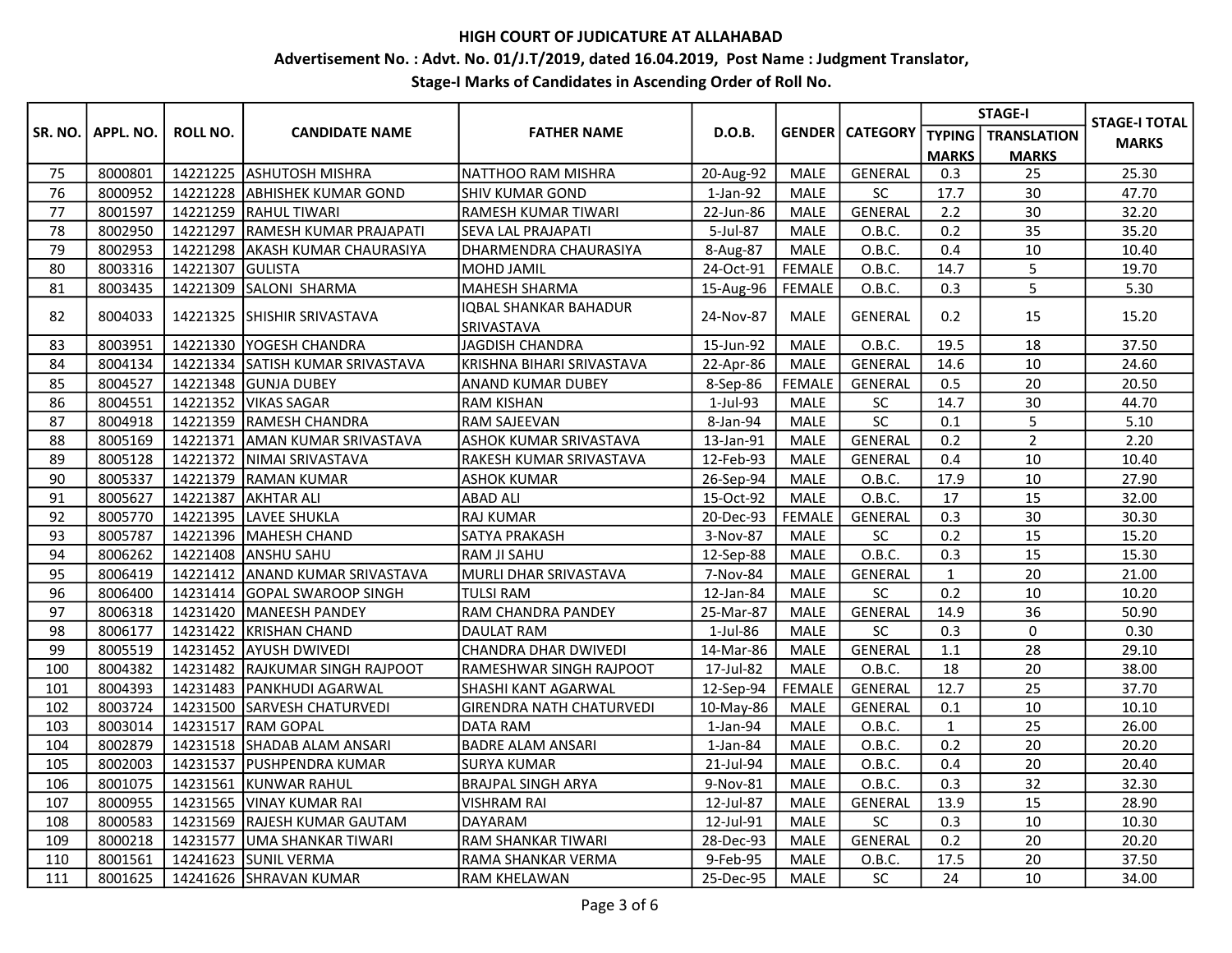# Advertisement No. : Advt. No. 01/J.T/2019, dated 16.04.2019, Post Name : Judgment Translator,

|         |           |                 |                                    |                            |                |             |                          | <b>STAGE-I</b> |                             | <b>STAGE-I TOTAL</b> |
|---------|-----------|-----------------|------------------------------------|----------------------------|----------------|-------------|--------------------------|----------------|-----------------------------|----------------------|
| SR. NO. | APPL. NO. | <b>ROLL NO.</b> | <b>CANDIDATE NAME</b>              | <b>FATHER NAME</b>         | D.O.B.         |             | <b>GENDER   CATEGORY</b> |                | <b>TYPING</b>   TRANSLATION | <b>MARKS</b>         |
|         |           |                 |                                    |                            |                |             |                          | <b>MARKS</b>   | <b>MARKS</b>                |                      |
| 112     | 8002161   | 14241642        | DHANANJAY                          | <b>BATESHWAR NATH</b>      | 30-Nov-89      | <b>MALE</b> | <b>GENERAL</b>           | 8              | 15                          | 23.00                |
| 113     | 8002458   |                 | 14241651 SURAJ MANI                | RAMKUMAR                   | 12-Aug-90      | MALE        | O.B.C.                   | 1.1            | 10                          | 11.10                |
| 114     | 8002854   | 14241667        | <b>HARIOM PANDEY</b>               | HARIHAR PRASAD PANDEY      | 24-Jan-90      | <b>MALE</b> | GENERAL                  | 0.2            | 5                           | 5.20                 |
| 115     | 8003022   | 14241669        | <b>DEEPAK SINGH</b>                | <b>ANIL KUMAR SINGH</b>    | 5-Mar-95       | <b>MALE</b> | GENERAL                  | $\mathbf{1}$   | 12                          | 13.00                |
| 116     | 8003403   | 14241684        | <b>VIKAS YADAV</b>                 | <b>SUBEDAR SINGH YADAV</b> | 29-Nov-93      | <b>MALE</b> | GENERAL                  | 0.4            | 8                           | 8.40                 |
| 117     | 8004327   | 14241711        | <b>AMIT YADAV</b>                  | MURARI LAL YADAV           | 10-Jun-94      | <b>MALE</b> | O.B.C.                   | 17.8           | 30                          | 47.80                |
| 118     | 8004306   | 14241713        | <b>TANMAY SHARMA</b>               | <b>ARUN KUMAR SHARMA</b>   | 21-May-91      | <b>MALE</b> | <b>GENERAL</b>           | 18             | 30                          | 48.00                |
| 119     | 8004431   |                 | 14241716 ASHISH KUMAR YADAV        | <b>SABHA SINGH YADAV</b>   | 27-Mar-96      | <b>MALE</b> | O.B.C.                   | 0.4            | 28                          | 28.40                |
| 120     | 8004505   | 14241717        | <b>SANTOSH KUMAR</b>               | LAUTOO                     | $1$ -Jan- $93$ | MALE        | O.B.C.                   | 17.2           | 24                          | 41.20                |
| 121     | 8004848   | 14241731        | VINOD KUMAR TRIPATHI               | <b>DHRUV RAJ TRIPATHI</b>  | 2-Sep-86       | MALE        | GENERAL                  | 17.5           | 15                          | 32.50                |
| 122     | 8004898   |                 | 14241736 AMIT PRAKASH SHARMA       | CHANDRA PRAKASH SHARMA     | 12-Dec-85      | <b>MALE</b> | <b>GENERAL</b>           | 17.5           | 10                          | 27.50                |
| 123     | 8005192   | 14241742        | <b>ANAND KUMAR</b>                 | KUNDAN LAL                 | 22-Apr-83      | MALE        | SC                       | 18.4           | 22                          | 40.40                |
| 124     | 8005818   | 14241759        | JAY SHANKAR MISHRA                 | <b>DHARM RAJ MISHRA</b>    | 14-Jul-91      | <b>MALE</b> | <b>GENERAL</b>           | 16.4           | 18                          | 34.40                |
| 125     | 8006424   | 14241781        | <b>IRITESHWAR MISHRA</b>           | <b>BASGEET MISHRA</b>      | 15-Feb-91      | <b>MALE</b> | <b>GENERAL</b>           | $\mathbf{1}$   | 5                           | 6.00                 |
| 126     | 8006354   | 14251787        | <b>AKASH KUMAR</b>                 | <b>ATOSH PRASAD GUPTA</b>  | 20-Jul-92      | <b>MALE</b> | GENERAL                  | 0.7            | 20                          | 20.70                |
| 127     | 8005357   |                 | 14251821 PRAKHAR SRIVASTAVA        | <b>ANIL SRIVASTAVA</b>     | $2-Apr-93$     | MALE        | GENERAL                  | 13.1           | 25                          | 38.10                |
| 128     | 8004836   | 14251841        | <b>IRAGHVENDRA PRATAP SINGH</b>    | JITENDRA PRATAP SINGH      | 28-Sep-91      | <b>MALE</b> | GENERAL                  | 1.1            | 18                          | 19.10                |
| 129     | 8004945   | 14251843        | <b>ASIF SHAKEEL</b>                | MOHD. SHAKEEL SIDDIQI      | 22-Dec-84      | <b>MALE</b> | O.B.C.                   | 16.2           | 20                          | 36.20                |
| 130     | 8004384   | 14251862        | <b>MOHAMMAD ISMAIL</b>             | HASEEN AHMAD               | 7-Sep-92       | MALE        | O.B.C.                   | 0.5            | 15                          | 15.50                |
| 131     | 8003783   |                 | 14251880 PRINCE KUMAR SRIVASTAVA   | ARVIND KUMAR SRIVASTAVA    | 1-Apr-95       | <b>MALE</b> | GENERAL                  | 7.1            | 22                          | 29.10                |
| 132     | 8002402   |                 | 14251915   DEVESH BHARGAVA         | JAG MOHAN BHARGAVA         | 18-Feb-95      | <b>MALE</b> | GENERAL                  | 0.1            | 25                          | 25.10                |
| 133     | 8002368   |                 | 14251917 SANDEEP KUMAR             | <b>DARSHAN SINGH</b>       | 10-Jun-97      | <b>MALE</b> | O.B.C.                   | 6.6            | 10                          | 16.60                |
| 134     | 8002257   | 14251925        | <b>DILEEP KUMAR</b>                | <b>BHARNI KUMAR SHUKLA</b> | 12-Jan-94      | MALE        | GENERAL                  | 17.9           | 30                          | 47.90                |
| 135     | 8000978   | 14251967        | <b>IMAYANK DHINGRA</b>             | <b>SURESH DHINGRA</b>      | 16-Feb-90      | <b>MALE</b> | <b>GENERAL</b>           | 0.4            | 28                          | 28.40                |
| 136     | 8001083   |                 | 14251968   PRASHANT KUMAR TRIPARHI | ASHOK TRIPATHI             | 10-Jun-86      | <b>MALE</b> | <b>GENERAL</b>           | 6.7            | 15                          | 21.70                |
| 137     | 8000939   | 14251974        | <b>VIVEK PANDEY</b>                | VISHNU PRAKASH PANDEY      | 18-Mar-90      | <b>MALE</b> | GENERAL                  | 23.4           | 15                          | 38.40                |
| 138     | 8000452   |                 | 14251986 MOHAMMAD ADIL KHAN        | MOHAMMAD AFZAL KHAN        | 20-Apr-91      | <b>MALE</b> | <b>GENERAL</b>           | 10.4           | 15                          | 25.40                |
| 139     | 8000308   | 14251993        | <b>ALOK KUMAR YADAV</b>            | RAM LAKHAN YADAV           | 15-Mar-90      | <b>MALE</b> | O.B.C.                   | 3.6            | 5                           | 8.60                 |
| 140     | 8000639   | 14312017        | <b>ASHISH KUMAR MISHRA</b>         | CHHOTE LAL MISHRA          | 1-Jun-90       | <b>MALE</b> | GENERAL                  | 19.9           | 15                          | 34.90                |
| 141     | 8000552   |                 | 14312018 ASHVINI KUMAR CHOURASIYA  | MUNNA LAL CHOURASIYA       | 15-Jul-90      | <b>MALE</b> | O.B.C.                   | 12             | 33                          | 45.00                |
| 142     | 8003583   | 14312111        | <b>BABLOO SINGH</b>                | <b>JAY PRAKASH SINGH</b>   | 2-Jun-95       | <b>MALE</b> | <b>GENERAL</b>           | 20.4           | 24                          | 44.40                |
| 143     | 8003805   | 14312114        | SHUBHAM SAHU                       | MUNNI LAL SAHU             | 12-Aug-97      | <b>MALE</b> | O.B.C.                   | 0.1            | $\mathbf 0$                 | 0.10                 |
| 144     | 8004059   |                 | 14312117   PRAMOD KUMAR            | <b>RATANLAL</b>            | 2-Jan-80       | <b>MALE</b> | O.B.C.                   | 1.8            | 27                          | 28.80                |
| 145     | 8005175   |                 | 14312159   DURGESHWAR SHRIVASTAVA  | SURESH KUMAR SHRIVASTAVA   | 27-Jun-87      | <b>MALE</b> | <b>GENERAL</b>           | 12.3           | 22                          | 34.30                |
| 146     | 8005315   | 14312163        | VISHNU PRAKASH                     | <b>RAMESH KUMAR GUPTA</b>  | 20-May-90      | <b>MALE</b> | O.B.C.                   | 3.9            | 14                          | 17.90                |
| 147     | 8005537   | 14312171        | <b>JDHARMENDRA KASHYAP</b>         | RAMESH KUMAR KASHYAP       | 2-Jun-91       | <b>MALE</b> | O.B.C.                   | 6.5            | 18                          | 24.50                |
| 148     | 8006117   | 14312196        | MOHAMMAD SABAUDDIN<br>ANSARI       | SALAUDDIN ANSARI           | 31-Jul-82      | <b>MALE</b> | O.B.C.                   | 0.1            | 4                           | 4.10                 |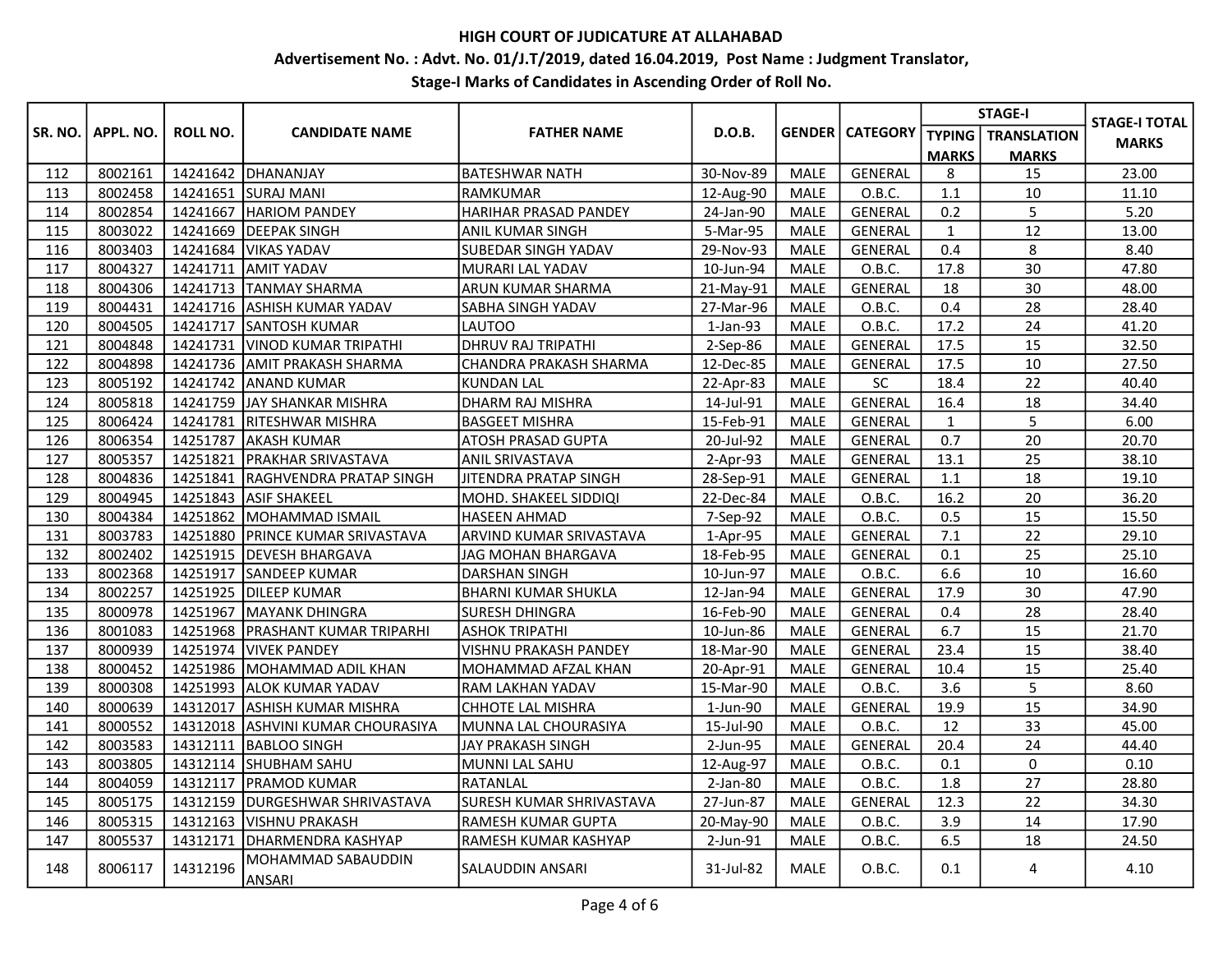# Advertisement No. : Advt. No. 01/J.T/2019, dated 16.04.2019, Post Name : Judgment Translator,

|         |           |                 |                                    |                                   |              |               |                          | <b>STAGE-I</b> |                             | <b>STAGE-I TOTAL</b> |
|---------|-----------|-----------------|------------------------------------|-----------------------------------|--------------|---------------|--------------------------|----------------|-----------------------------|----------------------|
| SR. NO. | APPL. NO. | <b>ROLL NO.</b> | <b>CANDIDATE NAME</b>              | <b>FATHER NAME</b>                | D.O.B.       |               | <b>GENDER   CATEGORY</b> |                | <b>TYPING</b>   TRANSLATION | <b>MARKS</b>         |
|         |           |                 |                                    |                                   |              |               |                          | <b>MARKS</b>   | <b>MARKS</b>                |                      |
| 149     | 8006333   |                 | 14312204   NAVEEN KUMAR YADAV      | <b>RAM ASHREY YADAV</b>           | 30-Oct-86    | MALE          | O.B.C.                   | 20.8           | 21                          | 41.80                |
| 150     | 8005873   | 14322232        | <b>ANKIT BAJPAI</b>                | SATISH CHANDRA BAJPAI             | 3-Aug-87     | <b>MALE</b>   | <b>GENERAL</b>           | 0.1            | 15                          | 15.10                |
| 151     | 8005881   |                 | 14322233 JJAY SHANKER YADAV        | LOK NATH SINGH YADAV              | 8-Mar-84     | <b>MALE</b>   | O.B.C.                   | $\overline{7}$ | 16                          | 23.00                |
| 152     | 8005803   |                 | 14322238   VIKASH KUMAR            | <b>BANKE BIHARI</b>               | 18-Aug-87    | <b>MALE</b>   | SC                       | 0.4            | 10                          | 10.40                |
| 153     | 8004616   |                 | 14322275   VIKAS KUMAR SINGH       | HARENDRA PRASAD SINGH             | 9-Jul-84     | <b>MALE</b>   | <b>GENERAL</b>           | 0.1            | 20                          | 20.10                |
| 154     | 8004631   | 14322277        | <b>JAWANISH KUMAR</b>              | <b>RAM KHELAWAN</b>               | 10-Dec-87    | <b>MALE</b>   | O.B.C.                   | 1.1            | 5                           | 6.10                 |
| 155     | 8004539   |                 | 14322278 MANISH SINGH              | MAHESH PRASAD SINGH               | 19-May-86    | <b>MALE</b>   | O.B.C.                   | 1.2            | 15                          | 16.20                |
| 156     | 8004348   |                 | 14322290 SHARIFUL HAQ              | EHASANUL HAQ                      | 12-Dec-84    | <b>MALE</b>   | O.B.C.                   | 3.8            | 21                          | 24.80                |
| 157     | 8003881   |                 | 14322303 MANISH KUMAR              | PHOOL CHANDRA                     | 2-Aug-85     | MALE          | GENERAL                  | 19.1           | 32                          | 51.10                |
| 158     | 8003094   |                 | 14322329 POORNIMA SRIVASTAVA       | <b>BHAGAUTI PRASAD SRIVASTAVA</b> | 12-Jul-90    | FEMALE        | GENERAL                  | 1.1            | 12                          | 13.10                |
| 159     | 8002408   |                 | 14322345 SANKALP PRATAP SINGH      | CHANDRA BHUSHAN SINGH             | 4-Jul-93     | <b>MALE</b>   | GENERAL                  | 9.2            | 17                          | 26.20                |
| 160     | 8001832   | 14322357        | SARVESH KUMAR VERMA                | SHIV MURAT VERMA                  | 9-Aug-91     | <b>MALE</b>   | O.B.C.                   | 19.3           | 36                          | 55.30                |
| 161     | 8001879   |                 | 14322360 SIDDHI NATH YADAV         | <b>RAM KISHOR YADAV</b>           | 28-Nov-91    | <b>MALE</b>   | O.B.C.                   | 0.4            | 20                          | 20.40                |
| 162     | 8001644   |                 | 14322364   INDOO BHUSHAN TRIPATHI  | RAJENDRA KUMAR TRIPATHI           | 1-Jul-88     | <b>MALE</b>   | GENERAL                  | 10.7           | 16                          | 26.70                |
| 163     | 8001496   | 14322375        | <b>VAIBHAV</b>                     | VIRENDRA KUMAR YADAV              | 18-Aug-89    | <b>MALE</b>   | O.B.C.                   | 0.1            | 23                          | 23.10                |
| 164     | 8000724   |                 | 14322392 MOHD MUNAF ANSARI         | SATTAR AHMAD ANSARI               | 3-Sep-79     | <b>MALE</b>   | O.B.C.                   | 19.4           | 22                          | 41.40                |
| 165     | 8000727   | 14322393        | JAVED RAZA                         | <b>JAMEEL AHEMAD</b>              | 7-Aug-91     | <b>MALE</b>   | O.B.C.                   | 0.1            | 18                          | 18.10                |
| 166     | 8000127   |                 | 14332419 ANUJ SRIVASTAVA           | KRISHNA GOPAL SRIVASTAVA          | 3-Aug-87     | MALE          | GENERAL                  | 1.6            | 16                          | 17.60                |
| 167     | 8000460   |                 | 14332422 RAJESH KRISHNA SRIVASTAVA | <b>RAM SARAN SRIVASTAVA</b>       | 5-Dec-86     | <b>MALE</b>   | <b>GENERAL</b>           | 0.2            | 31                          | 31.20                |
| 168     | 8001315   | 14332443        | <b>SUNIL YADAV</b>                 | OM PRAKASH YADAV                  | 1-May-94     | MALE          | O.B.C.                   | 0.1            | 22                          | 22.10                |
| 169     | 8001620   |                 | 14332449   DHARMENDRA KUMAR        | <b>LALEE RAM</b>                  | 1-Jul-96     | MALE          | <b>SC</b>                | 0.1            | $\overline{2}$              | 2.10                 |
| 170     | 8002718   | 14332472        | <b>JALOK RANJAN OJHA</b>           | <b>RAM ASARE OJHA</b>             | 1-Aug-89     | <b>MALE</b>   | <b>GENERAL</b>           | 2.4            | 22                          | 24.40                |
| 171     | 8003577   | 14332494        | RAJAT KUMAR AGRAWAL                | SHRI RATAN KUMAR AGRAWAL          | 6-Jul-84     | <b>MALE</b>   | GENERAL                  | 0.1            | 14                          | 14.10                |
| 172     | 8003661   |                 | 14332500 YOGESH KUMAR              | <b>RAVI PRATAP SRIVASTAVA</b>     | 25-Sep-85    | <b>MALE</b>   | <b>GENERAL</b>           | 1.5            | 27                          | 28.50                |
| 173     | 8003932   | 14332502        | <b>ROHIT KUMAR</b>                 | LAL BABU                          | 15-Feb-95    | <b>MALE</b>   | GENERAL                  | 0.1            | $\overline{2}$              | 2.10                 |
| 174     | 8004032   | 14332507 ROHIT  |                                    | <b>KAILASH</b>                    | 10-Aug-93    | <b>MALE</b>   | O.B.C.                   | 1.4            | $\mathbf 0$                 | 1.40                 |
| 175     | 8004161   |                 | 14332518 RISHI SHEIKHAR            | SH. RAM PRAKASH SINGH             | 26-Jan-82    | <b>MALE</b>   | O.B.C.                   | 22.1           | 27                          | 49.10                |
| 176     | 8004582   | 14332527        | <b>SHWETA SINGH</b>                | UMA SHANKER SINGH                 | 7-Mar-93     | <b>FEMALE</b> | GENERAL                  | 19.5           | 25                          | 44.50                |
| 177     | 8004824   | 14332531        | RAVIKANT TIWARI                    | DIWAKAR MANI TIWARI               | 1-Jul-88     | <b>MALE</b>   | <b>GENERAL</b>           | 18.9           | 27                          | 45.90                |
| 178     | 8005637   | 14332553        | KIRAN RANI                         | LALOO YADAV                       | 15-Jun-93    | <b>FEMALE</b> | O.B.C.                   | 0.4            | 16                          | 16.40                |
| 179     | 8005734   | 14332554        | <b>IMAHENDRA KUMAR</b>             | <b>GANGA CHARAN</b>               | 15-Aug-93    | MALE          | O.B.C.                   | 0.1            | 17                          | 17.10                |
| 180     | 8006324   |                 | 14342586 DIGVIJAY KUMAR            | ASHOK KUMAR SINGH                 | 5-Jan-91     | MALE          | <b>GENERAL</b>           | 1.5            | 28                          | 29.50                |
| 181     | 8006024   | 14342601        | <b>S MANIM</b>                     | ASHOK KUMAR SRIVASTAVA            | $16$ -May-94 | FEMALE        | <b>GENERAL</b>           | 0.3            | 11                          | 11.30                |
| 182     | 8005953   | 14342608        | <b>GOVIND KUMAR MAURYA</b>         | <b>ASHOK KUMAR MAURYA</b>         | 2-Nov-93     | <b>MALE</b>   | O.B.C.                   | 19.1           | 23                          | 42.10                |
| 183     | 8005631   | 14342617        | <b>IRAMAN CHNADRA SRIVASTAVA</b>   | MADAN MOHAN LAL SRIVASTAVA        | 1-Jul-88     | <b>MALE</b>   | <b>GENERAL</b>           | 11.4           | 23                          | 34.40                |
| 184     | 8005593   |                 | 14342618 RAJKUMAR                  | RAMVEER SINGH                     | 15-May-92    | <b>MALE</b>   | O.B.C.                   | 6.9            | 18                          | 24.90                |
| 185     | 8004741   |                 | 14342642 DEEPIKA GAUR              | BRIJ VYOM CHANDRA GAUR            | 10-May-89    | <b>FEMALE</b> | GENERAL                  | 0.9            | 21                          | 21.90                |
| 186     | 8004465   |                 | 14342645 NEERAJ DWIVEDI            | DEV RAJ DWIVEDI                   | 2-Sep-90     | <b>MALE</b>   | GENERAL                  | 19.6           | 23                          | 42.60                |